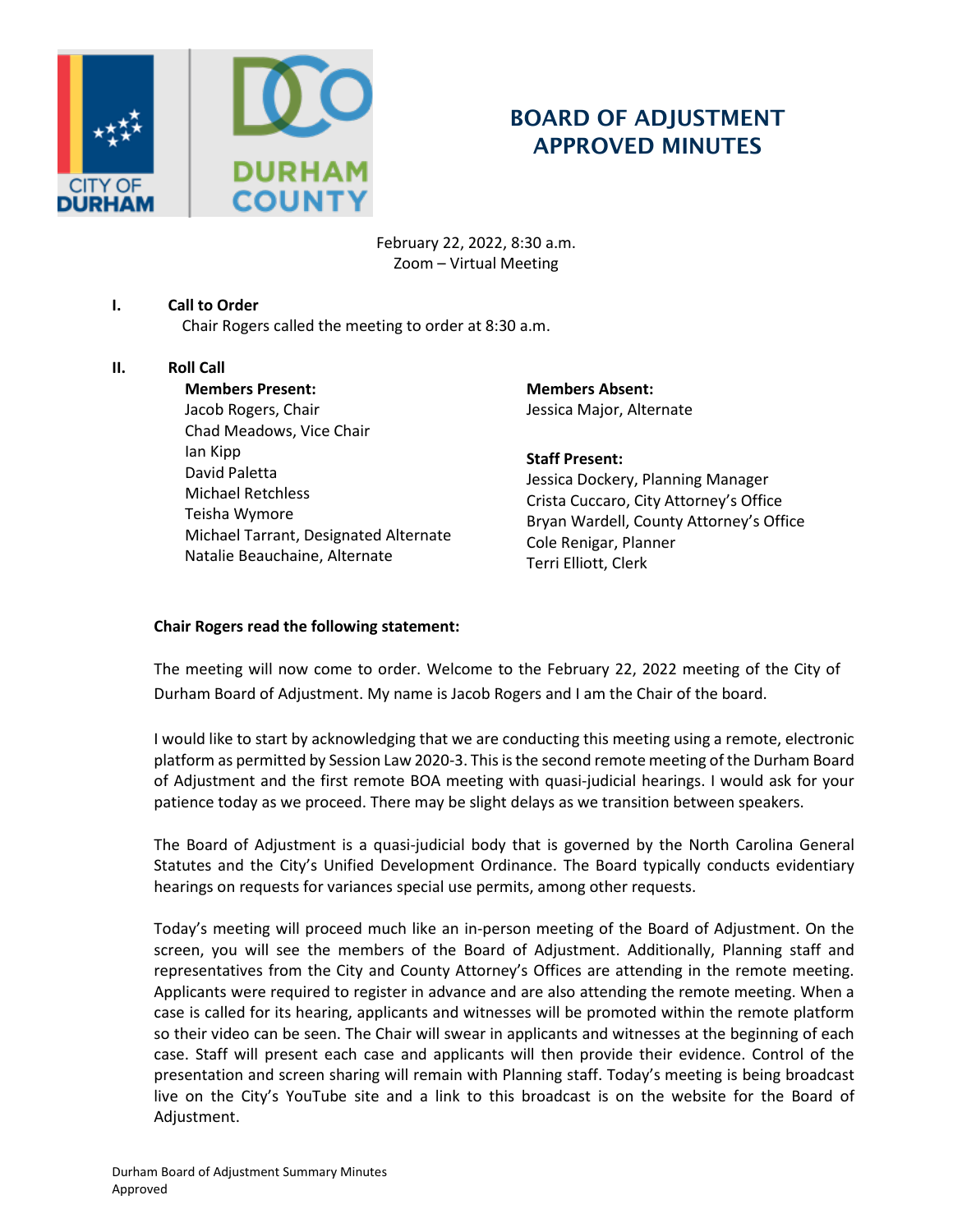Before we begin the evidentiary hearings on today's agenda, I would like to provide some important information about the steps taken to ensure that each parties' due process rights are protected as we proceed in this remote platform.

Each applicant on today's agenda was notified that this meeting would be conducted using a remote, electronic platform. During registration, every applicant on today's agenda consented to the Board conducting the evidentiary hearing using this remote platform. We will also confirm today at the start of each evidentiary hearing that the participants in the evidentiary hearing consent to the matter proceeding in this remote platform. If there is any objection to a matter proceeding in this remote platform, the case will be continued.

Notice of today's meeting was provided by publishing notice in the newspaper, mailed to property owners within 600 feet of the subject properties, posting a sign at the property, and posting on the City's website. The newspaper, website, and mailed notices for today's meeting contained information how the public can access the remote meeting, as the meeting occurs. These notices also contained information about the registration requirement for the meeting, along with information about how to register.

All individuals participating in today's evidentiary hearings were also required to submit a copy of any presentation, document, exhibit or other material that they wished to submit at the evidentiary hearing prior to today's meeting. All materials that the City received from the participants in today's cases, as well as a copy of City staff's presentations and documents, were posted on the Board of Adjustment website, as part of the agenda. No new documents will be submitted during today's meeting.

No case is proceeding today in which the City has been contacted by an individual with an objection to the case or an objection to the matter being heard in this remote meeting platform.

All decisions of this Board are subject to appeal to the Durham Superior Court. Anyone in the audience, other than the applicant, who wishes to receive a copy of the formal order issued by this Board on a particular case, must submit a written request for a copy of the order.

Chair Rogers called for any necessary recusals or disclosure of any *ex parte* communication.

#### **III. Approval of Summary Minutes from January 25, 2022.**

**MOTION:** Approve the January 25, 2022 minutes. **ACTION**: Carried, 8-0. (Meadows, Retchless 2nd)

#### **IV. Adjustments to the Agenda -** None

**MOTION:** To excuse Jessica Major. (Beauchaine, Wymore 2<sup>nd</sup>) **ACTION**: Carried 8-0.

### **IV. Hearing and Determination of Cases**

**B2100055 –** City: A request for a variance from parking requirements. The subject site is located at 3409 Hillsborough Road, is zoned Industrial Light (IL), and in the Urban Tier.

#### **Applicant and all witnesses swore or affirmed their testimony and consented to the remote meeting format.**

Durham Board of Adjustment Summary Minutes Approved Page 2 of 5 **Seated:** Kipp, Meadows, Paletta, Rogers, Retchless, Wymore, and Beauchaine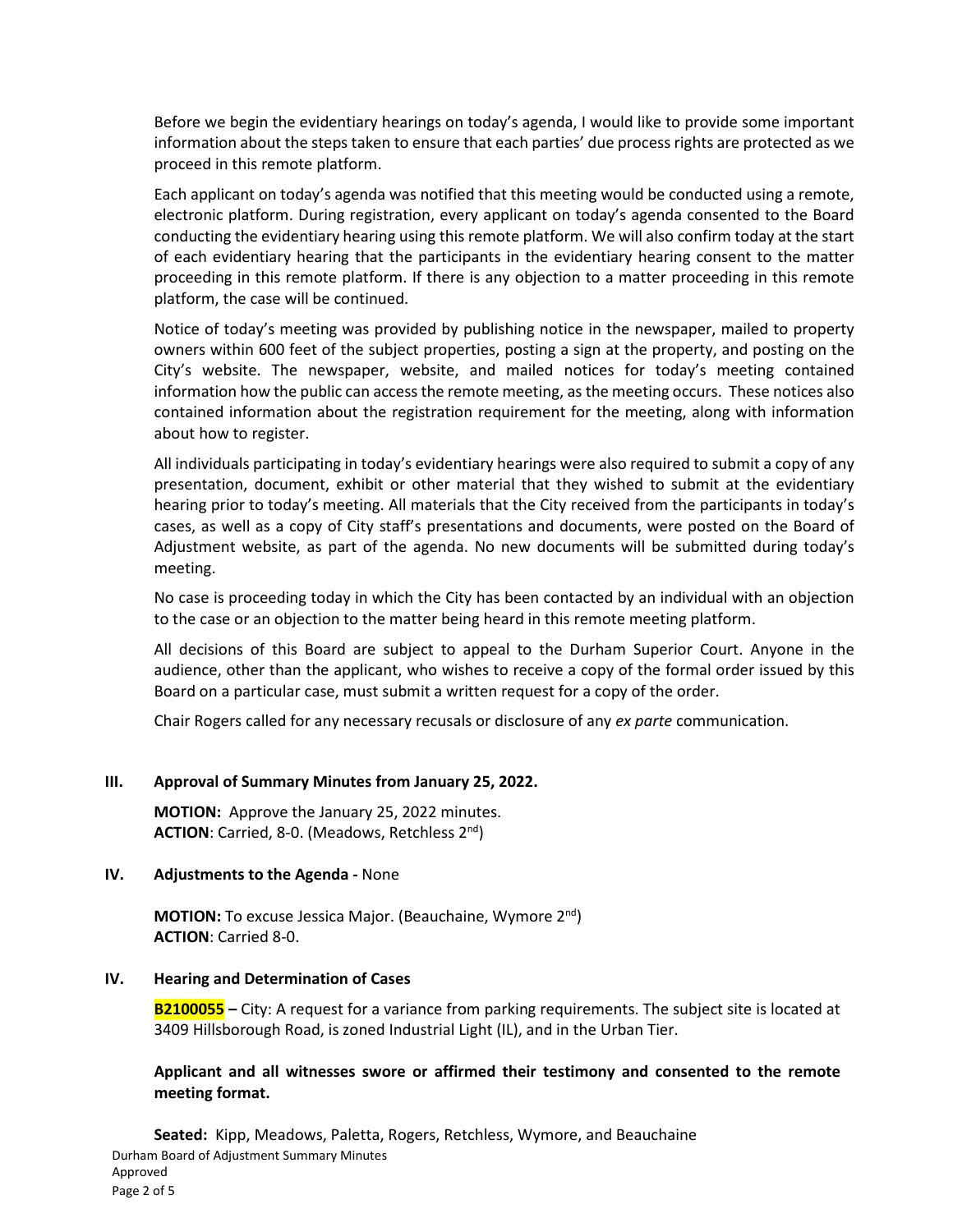**Staff Report:** Cole Renigar presented the case and asked that all staff reports and materials submitted at the meeting be made part of the permanent record with any additions, deletions, or corrections that may be necessary.

**Speakers:** Danielle Hammond and Richard Adams spoke in support. No one spoke in opposition.

**MOTION:** Retchless made a motion that application number B2100055, a request for a variance from the parking requirements, on property located at 3409 Hillsborough Road, has successfully met the applicable requirements of the Unified Development Ordinance and is hereby granted subject to the following conditions:

1. The improvements shall be substantially consistent with the plans and all information submitted to the Board as part of the application.

ACTION: Failed, 5-1. (Retchless, Rogers 2<sup>nd</sup>) (Rogers voting yes; Wymore lost connection and did not vote)

**B2100056 –** City: A request for a variance from the infill development street yard standards. The subject site is located at 1315 Clarendon Street, is zoned Residential Urban - 5(2) (RU-5(2)), and in the Urban Tier.

**Applicant and all witnesses swore or affirmed their testimony and consented to the remote meeting format.**

**Seated:** Kipp, Meadows, Paletta, Rogers, Retchless, Tarrant, and Beauchaine

**Staff Report:** Cole Renigar presented the case and asked that all staff reports and materials submitted at the meeting be made part of the permanent record with any additions, deletions, or corrections that may be necessary.

**Speakers:** Joe Berini spoke in support. No one spoke in opposition.

**MOTION:** Meadows made a motion that application number B2100056, a request for a variance from the infill development street yard standards, on property located at 1315 Clarendon Street, has successfully met the applicable requirements of the Unified Development Ordinance and is hereby granted, subject to the following conditions:

1. The improvements shall be substantially consistent with the plans and all information submitted to the Board as part of the application.

**ACTION**: Carried, 7-0. (Meadows, Beauchaine 2nd)

BREAK from 9:42 to 9:50

**B2100057** – City: A request for a minor special use permit for an increase in height of a nonconforming structure. The subject site is located at 3308 Virginia Avenue, is zoned Residential Suburban - 8 (RS-8), and in the Urban Tier.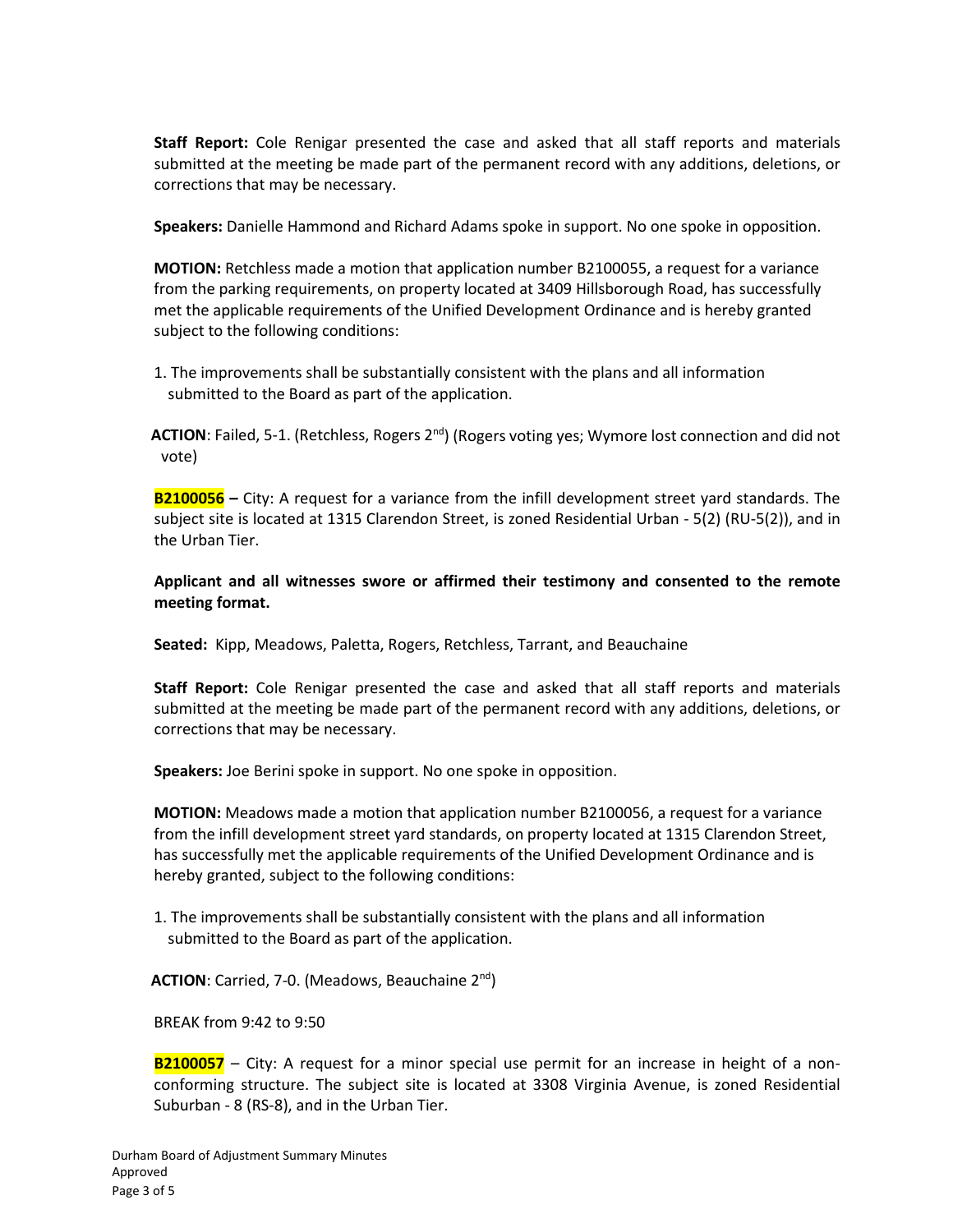# **Applicant and all witnesses swore or affirmed their testimony and consented to the remote meeting format.**

**Seated:** Kipp, Meadows, Paletta, Rogers, Retchless, Tarrant, and Beauchaine

**Staff Report:** Cole Renigar presented the case and asked that all staff reports and materials submitted at the meeting be made part of the permanent record with any additions, deletions, or corrections that may be necessary.

**Speakers:** Darrell Fruth spoke in support. No one spoke in opposition.

**MOTION:** Beauchaine made a motion that application number B2100057, a request for a minor special use permit, on property located at 1308 Virginia Avenue, has successfully met the applicable requirements of the Unified Development Ordinance and is hereby granted subject to the following conditions:

1. The improvements shall be substantially consistent with the plans and all information submitted to the Board as part of the application.

ACTION: Carried, 7-0. (Beauchaine, Meadows 2<sup>nd</sup>)

**B2200001 –** City: A request for a variance from the ceiling height for structured parking ground floor frontage uses in design districts. The subject site is located at 331 Roney Street, is zoned Downtown Design Core (DD-C), and in the Downtown Tier.

# **Applicant and all witnesses swore or affirmed their testimony and consented to the remote meeting format.**

**Seated:** Kipp, Meadows, Paletta, Rogers, Retchless, and Beauchaine (Tarrant recused)

**Staff Report:** Cole Renigar presented the case and asked that all staff reports and materials submitted at the meeting be made part of the permanent record with any additions, deletions, or corrections that may be necessary.

**Speakers:** Tim Summerville and Darren Lathan spoke in support. No one spoke in opposition.

**MOTION:** Paletta made a motion that application number B2200001, a request for a variance from the ceiling height for structured parking ground floor frontage uses in design districts, on property located at 331 Roney Street, has successfully met the applicable requirements of the Unified Development Ordinance and is hereby granted, subject to the following conditions:

1. The improvements shall be substantially consistent with the plans and all information submitted to the Board as part of the application.

**ACTION**: Carried, 6-0. (Paletta, Retchless 2nd)

#### **V. Old Business** – None